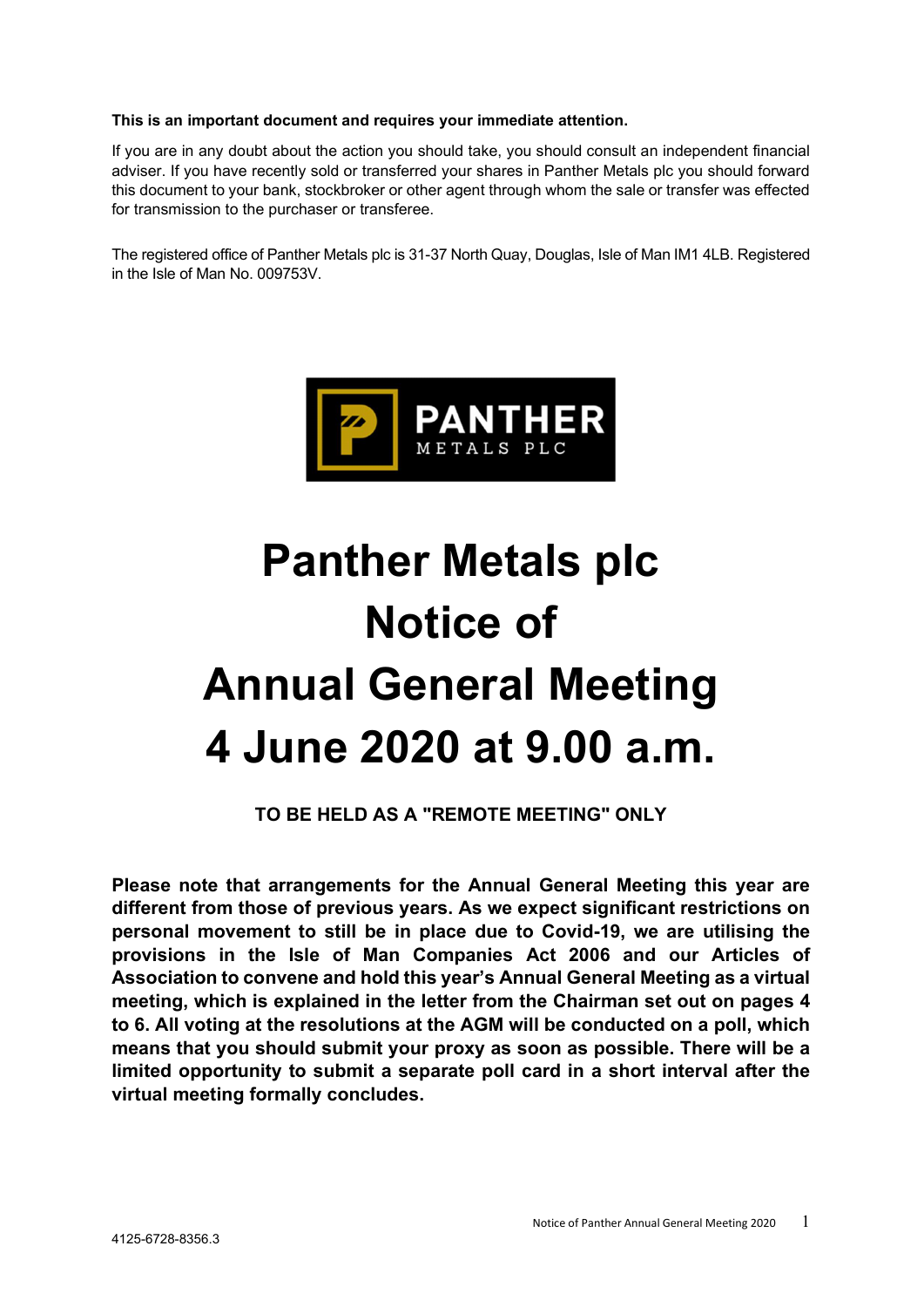# **Contents**

| 1 | Chairman's letter                                                        | 4                 |
|---|--------------------------------------------------------------------------|-------------------|
| 2 | Notice of meeting                                                        | 7                 |
|   | Notice of meeting and resolutions to be proposed<br>Notes to Resolutions | 7 - 8<br>$9 - 13$ |
| 3 | Shareholder notes                                                        | $14 - 16$         |
| 4 | Contact details                                                          |                   |

# Key times and dates

| Annual General Meeting             | 9:00 a.m. on 4 June 2020 |
|------------------------------------|--------------------------|
| Latest time for receipt of proxies | 9:00 a.m. on 2 June 2020 |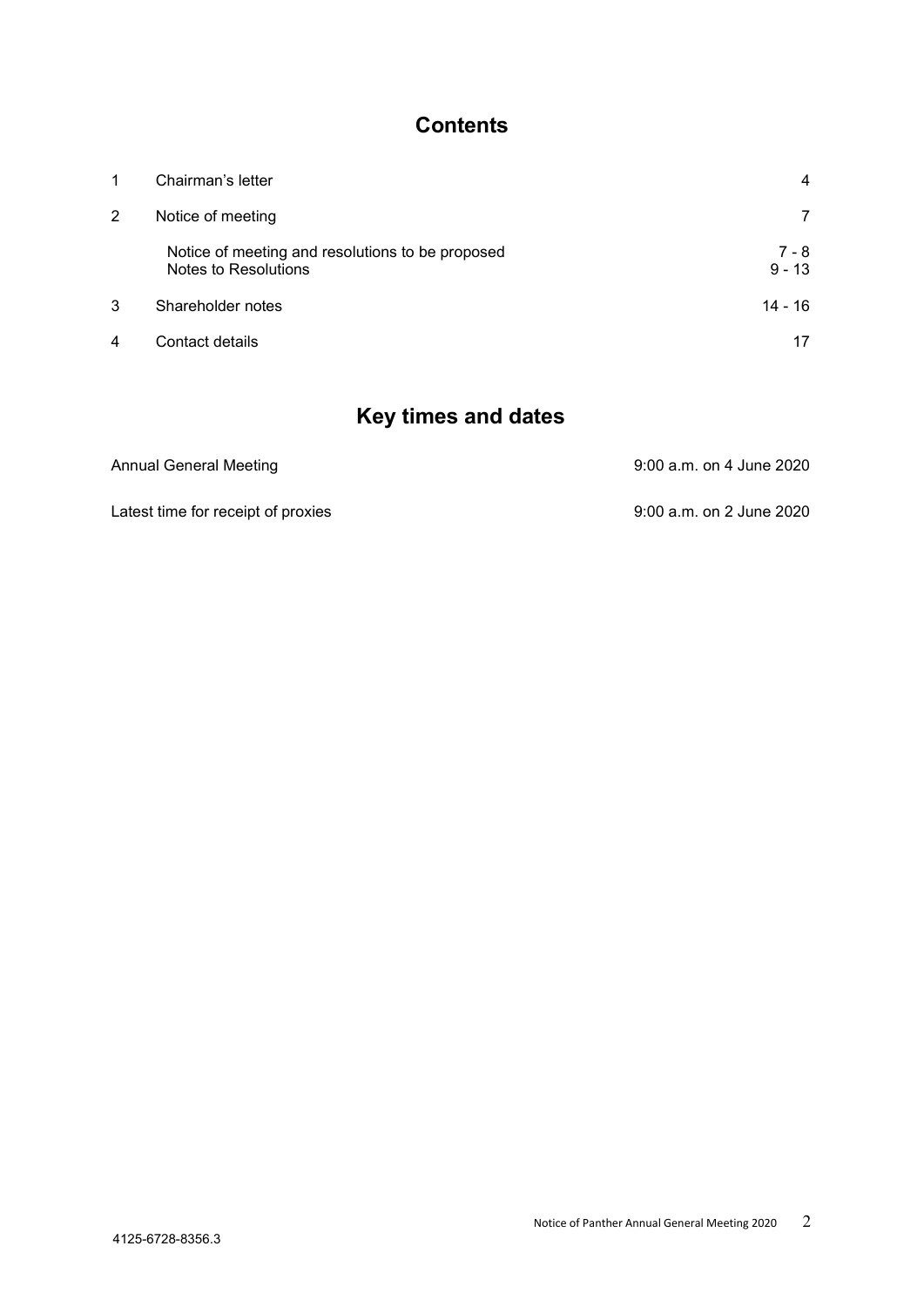# How to vote

Your votes matter. If you cannot attend, please vote your shares by appointing a proxy. You can vote by returning a paper proxy instruction if you received a hard-copy proxy form.

All voting at the Annual General Meeting will be held as a poll in accordance with the provisions of our articles of association, so you can rest assured that your vote will count. You will be able to submit a poll card (if you wish to change your vote or have not voted prior to the meeting) in a short window after the meeting has formally closed. Instructions on how to do this will be given on the meeting platform.

# How to speak

If you wish to raise a question at the Annual General Meeting, we ask that you submit your question in advance. We would politely remind you that the Directors will not answer questions relating to the individual rights of shareholders at the Annual General Meeting itself, but if you wish to submit such a question by email, we will respond to the extent we are able.

If you chose to submit a question, we will confirm to you at least 48 hours in advance of the meeting that the question will be addressed. Unless you specifically request otherwise, the Chairman will put your question to the meeting and identify you by name as the person who has put the question (in the same way as he would ask you to identify yourself at an in-person meeting). Conducting the meeting in this way will allow everyone present to clearly hear the question.

In addition, there will be a short period at the start of the meeting for additional questions, but we would be very grateful if any matters could be raised in advance, as this will enable questions to be dealt with expediently.

Questions on the day will be taken by shareholders using the electronic "raise your hand" feature or typing their question into the Q&A box in the meeting. You will be kept on mute by the meeting host unless and until you are invited to ask your question(s).

Please submit any questions by email to info@panthermetals.co.uk with the subject line "AGM Question".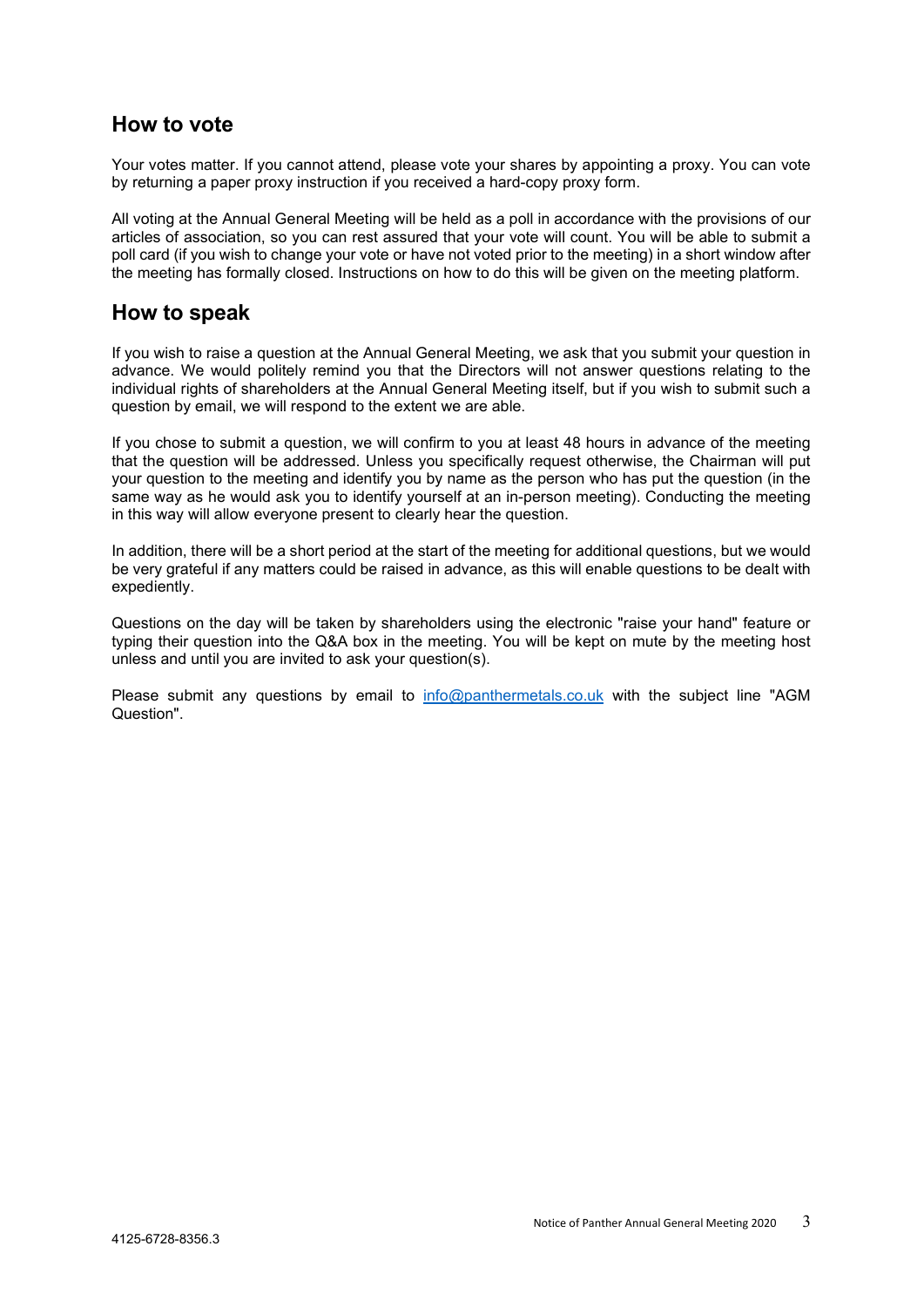# Chairman's letter

# Dear Shareholder,

I look forward to welcoming you at the Panther Metals plc (the "Company" or "Panther") Annual General Meeting ("AGM"), on 4 June 2020. The AGM will start at 9:00 a.m.

In light of the ongoing Coronavirus pandemic and with a view to taking appropriate measures to safeguard its shareholders health and make the AGM as safe and efficient as possible, the Company is invoking certain of the meetings provisions in the Companies Act 2006 and its articles of association. Article 56.2 allows the Company to establish satellite meetings if necessary, and for the Company to make arrangements for the safety and security of shareholders. Whilst it was never envisaged that these provisions would be used for this purpose (in fact provisions of this nature are rarely invoked), they can be used, in combination, to facilitate a shareholder meeting where it is necessary, on grounds of the personal safety of all concerned, to avoid the need for persons to be in the same physical location. For the purposes of the satellite meeting provisions of the articles of association, we are designating the location of the meeting to be the place where the Chairman is located, and all other shareholders and "attendees" will be deemed to be at their own individual satellite location. The requirement that all satellite locations be connected by at least audio means is satisfied by use of the meeting platform.

We will also use this opportunity to adopt new articles of association with more comprehensive virtual and semi-virtual meetings provisions.

Accordingly, we appreciate that the Company has not done this before, and so I will explain the impact on the operation of the AGM and the voting process in some detail.

1. Before the AGM

In the usual way we ask and encourage shareholders to vote for the AGM resolutions by appointing the Chairman as a shareholder's proxy. Accordingly, shareholders are encouraged to complete the enclosed form of proxy (the "Form of Proxy") and return it by email to info@panthermetals.co.uk or by post to Computershare Investor Services PLC (the "Registrar"), as soon as possible. To be valid, the Form of Proxy provided or other instrument appointing a proxy must be received by 9:00 a.m. on 2 June 2020, or in the case of shares held through CREST, via the CREST system.

In accordance with article 62 of our articles of association, as Chairman, I am formally requiring that all of the voting at the meeting will be conducted on a poll and there will be no show of hands. This means that your votes will all be counted for all the shares that you have.

Please remember to submit any questions in advance in accordance with the instructions on pages 3 and 15 by email to info@panthermetals.co.uk with the subject line "AGM Question".

If you wish to appoint a corporate representative, please contact the Registrar in the usual way.

2. On the Day of the Meeting

The meeting takes place at 9:00 a.m. on 4 June 2020.

To join the meeting type (or paste) the following web address into your web browser:

https://mmitc.webex.com/mmitc/onstage/g.php?MTID=e7bef1c3aebc9564c1b0d55a102464e9e

You will be asked to enter a password to gain access to the meeting. This code can be found on the bottom section of your proxy form. Please detach and keep this portion of the proxy form before returning the proxy form.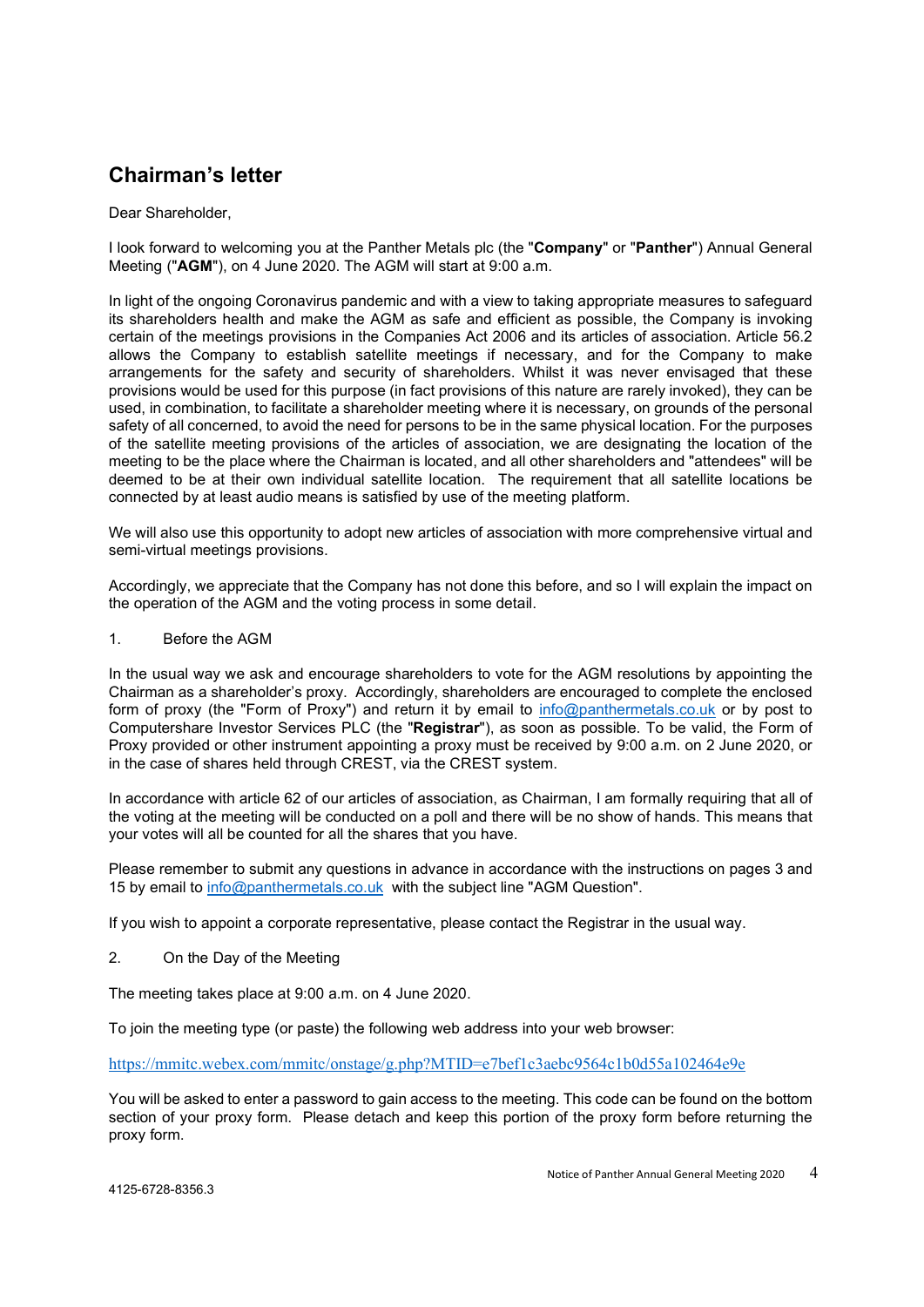When the meeting opens at the appointed time, you will be able to see and hear the Chairman. The Chairman will open the meeting and address any questions that have been submitted in advance. There will then be a short opportunity to put any additional questions. Shareholders should indicate if they would like to ask a question using the electronic "raise your hand" feature or by typing their question into the Q&A box in the meeting. All attendees will remain muted by the host unless and until they are invited to ask a question.

The Chairman will then formally put the resolutions to the meeting and advise of the proxy votes received in advance.

The meeting will then formally close.

As shareholders exit the meeting, they will have the option to submit an electronic poll card to record their vote. If you (a) have already submitted a proxy instruction and do not wish to change your vote; or (b) do not wish to vote, you can click on the button to skip this step.

The voting facility will switch off 30 minutes after the close of the meeting.

The results of the meeting will be announced by RNS and posted to the Company's website www.panthermetals.co.uk on the day of the meeting. The full poll results will also be published on this website at the same time. The business of the AGM comprises resolutions (each, a "Resolution" and together, the "Resolutions") that public companies regularly bring to shareholders.

The following committees of the board (the "Board") are currently constituted with membership as set out below:

## Audit and Risk committee

Dr Kerim Sener (Chair)

Nicholas O'Reilly

#### Remuneration committee

Nicholas O'Reilly (Chair)

Simon Rothschild

Dr Kerim Sener

#### Nomination committee

Dr Kerim Sener (Chair)

Simon Rothschild

Kate Asling

We ask for authority each year from you to allot shares in certain circumstances, sometimes without first offering those ordinary shares of no par value in the capital of the Company ("Ordinary Shares") to existing shareholders ("Shareholders"). We wish to continue to comply with the spirit of institutional guidelines but maintain maximum flexibility as explained in the notes to the relevant Resolutions.

The Board is recommending that Shareholders support all the Resolutions before the AGM by returning your proxy instruction by post or by email to info@panthermetals.co.uk as indicated in the proxy form.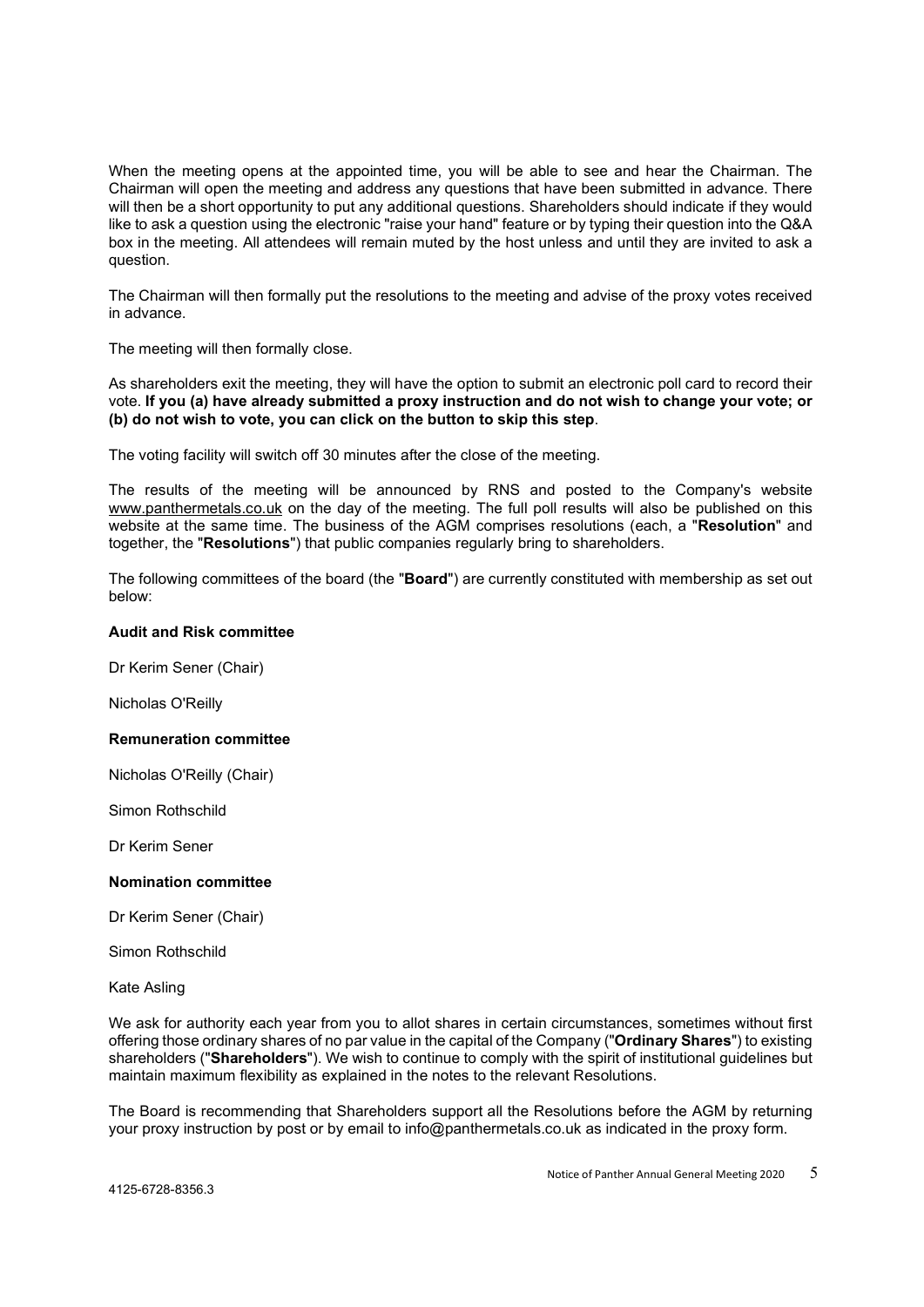With this notice you will receive a proxy card as an ordinary Shareholder. However, online voting is quicker and more secure than paper voting, and saves Panther time and resources in processing the votes. If you have not already done so, I urge you to visit the Registrar's investor relations web pages at www.computershare.com/je and provide an email address for communications with the Company.

Your votes do matter. Information about how to vote at the AGM is given on page 14 of this notice. If you cannot attend the meeting, please vote your shares by appointing a proxy.

I look forward to hearing from you at the AGM.

Dr Kerim Sener

Chairman

12 May 2020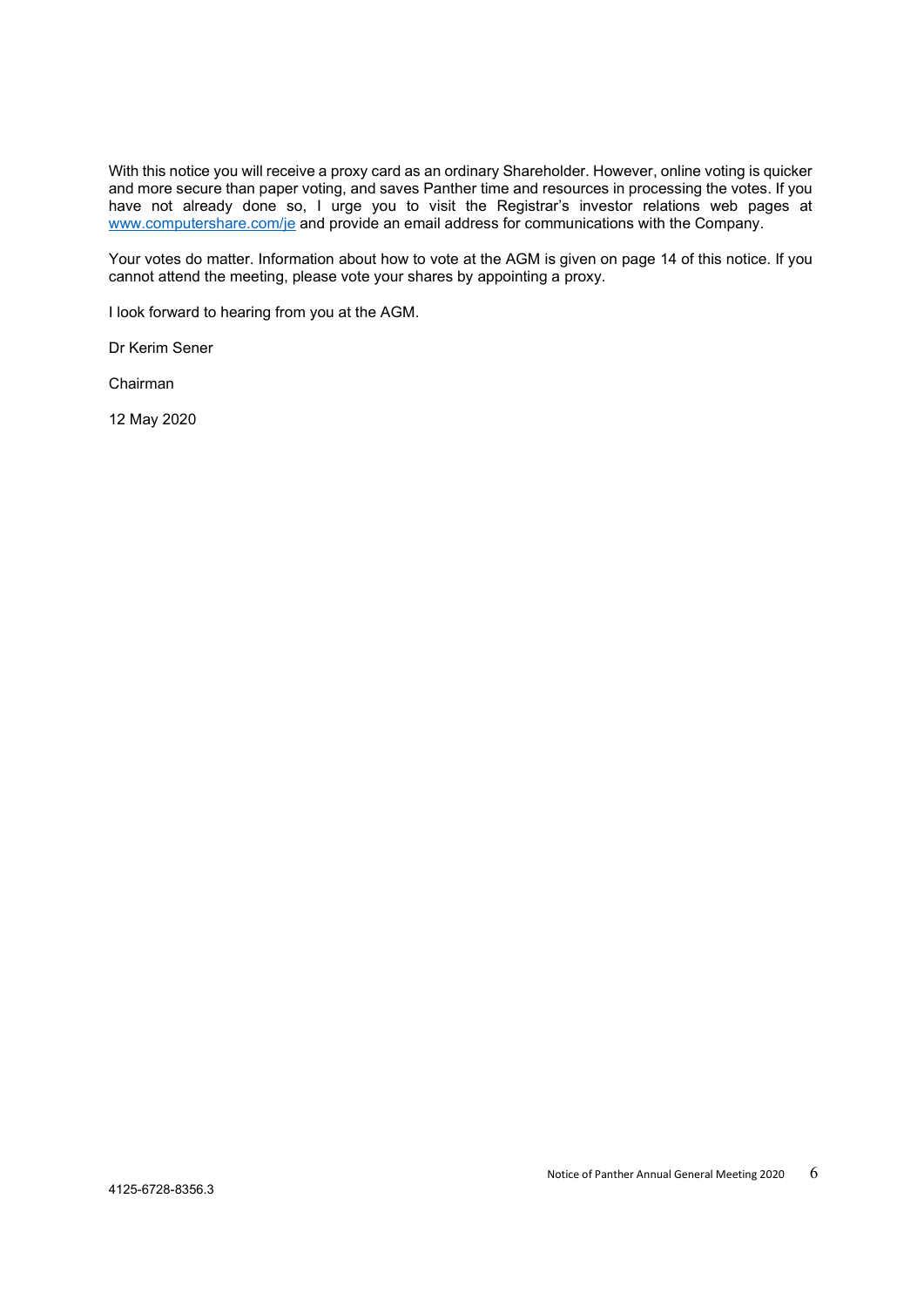# Notice of meeting and Resolutions to be proposed

# Notice is hereby given that the AGM of Panther Metals plc will be held as a remote meeting only on 4 June 2020, commencing at 9:00 a.m., for the transaction of the following business.

The Board considers that Resolutions 1 to 12 are in the best interests of the Company and its Shareholders as a whole and recommends that you vote in favour of these Resolutions. Resolutions 1 to 11 will be proposed as ordinary resolutions and Resolution 12 will be proposed as a special resolution.

# Resolution 1

# Report and accounts

To receive the Annual Report and Accounts for the year ended 31 December 2019 ("Annual Report"). See notes on page 10.

# Resolution 2

# Directors' remuneration report

To approve the directors' remuneration report contained on pages 27 to 31 of the Annual Report for the year ended 31 December 2019.

See notes on page 10.

## Resolution 3

To approve the directors' remuneration policy contained on pages 27 to 29 of the directors' remuneration report referred to in Resolution 2, such policy to take effect from the date on which this Resolution is passed.

See notes on page 10.

# Resolution 4

To re-elect Mr Darren Hazelwood as a director. See biography on page 10.

## Resolution 5

To re-elect Mr Mitchell Smith as a director. See biography on pages 10 and 11.

## Resolution 6

To re-elect Dr Kerim Sener as a director. See notes on page 11.

# Resolution 7

To re-elect Mr Simon Rothschild as a director. See biography on page 11.

## Resolution 8

To re-elect Mr Nicholas O'Reilly as a director. See biography on pages 11 and 12.

## Resolution 9

To re-elect Ms Kate Asling as a director. See biography on page 12.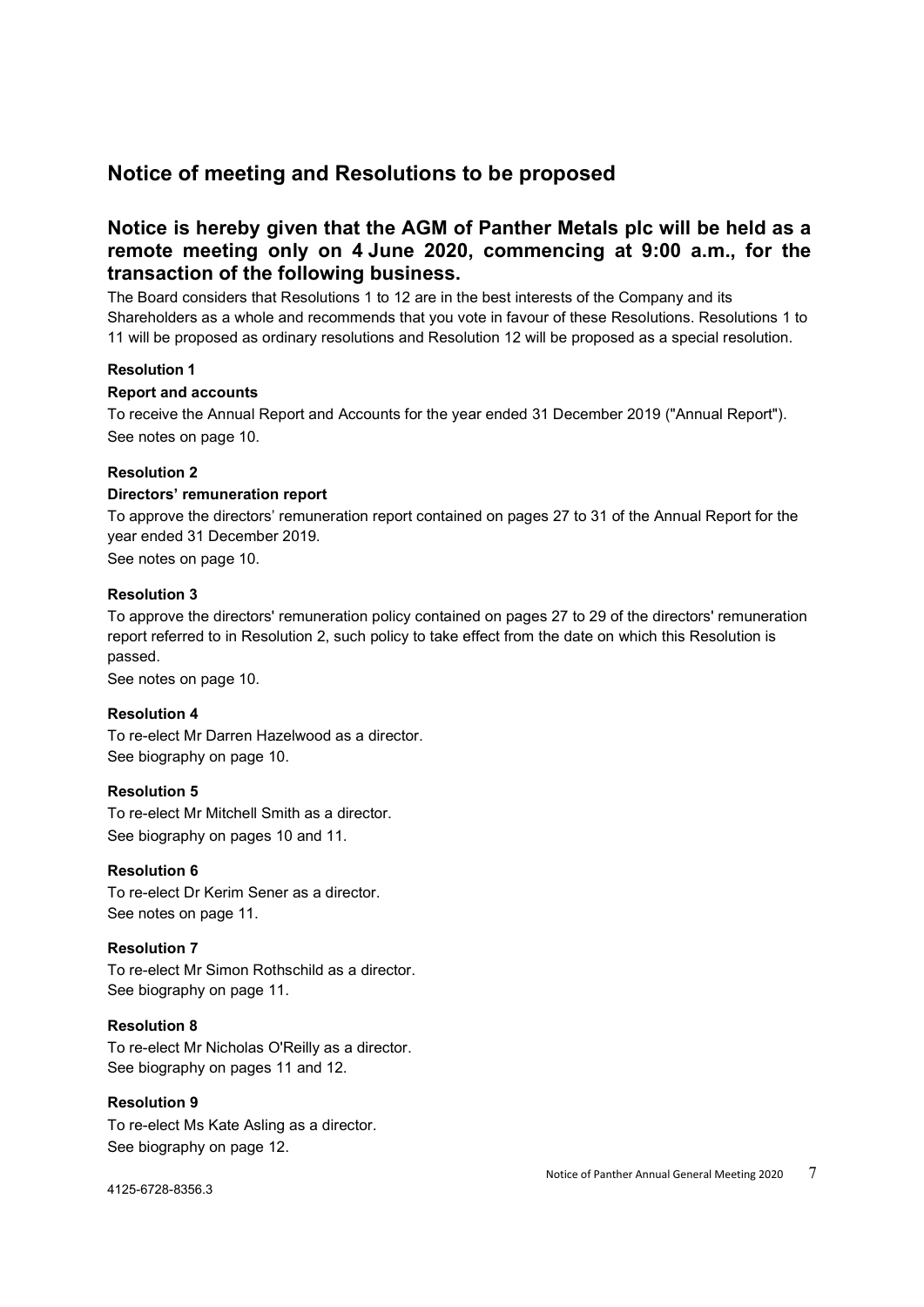#### Resolution 10

## Reappointment of auditors and fixing of auditors' remuneration

To reappoint Keelings Limited as auditors from the conclusion of the meeting until the conclusion of the next general meeting before which accounts are laid and to authorise the directors to fix the auditors' remuneration.

See notes on page 12.

#### Resolution 11

#### Directors' authority to allot shares (Article 4)

To renew, for the period ending on the date of the AGM in 2021 or 15 months after the passing of this Resolution, whichever is the earlier, the authority and power conferred on the directors by Article 4 of the Company's articles of association ("Articles") to allot up to 32,000,000 Ordinary Shares, provided that in relation to any allotment of relevant securities in excess of £16,000,000, representing approximately one third of the Ordinary Shares, such authority shall only be used if the relevant securities are equity securities and they are allotted in connection with a rights issue or other pre-emptive issues of equity shares which satisfies the conditions and may be subject to all or any of the exclusions specified in (b)(i) of Resolution 12, provided that the Company may before such expiry, variation or revocation make an offer or agreement which would or might require such relevant or equity securities to be allotted after such expiry, variation or revocation and the directors may allot relevant or equity securities pursuant to such an offer or agreement as if the authority conferred hereby had not expired or been varied or revoked.

See notes on pages 12 and 13.

## Resolution 12

# Special resolution: authority for disapplication of pre-emption rights (Article 5.2)

THAT, subject to and conditionally upon the passing of Resolution 11, the directors of the Company are hereby empowered pursuant to Article 5.2 to allot unissued shares for cash pursuant to the authority conferred by Resolution 11 if the pre-emptive rights conferred by Article 5.2 did not apply to any such allotment provided that such power:

- (a) shall, subject to the continuance of the authority conferred by Resolution 11, expire 15 months after the passing of this Resolution or at the conclusion of the next AGM of the Company following the passing of this Resolution, whichever occurs first, but may be previously revoked or varied from time to time by special resolution but so that the Company may before such expiry, revocation or variation make an offer or agreement which would or might require equity securities to be allotted after such expiry, revocation or variation and the directors of the Company may allot equity securities in pursuance of such offer or agreement as if such power had not expired or been revoked or varied; and
- (b) shall be limited to:
	- (i) the allotment of equity securities of up to an aggregate of 16,000,000 Ordinary Share pursuant to a rights issue, open offer, scrip dividend scheme or other pre-emptive offer or scheme which is in each case in favour of holders of Ordinary Shares and any other persons who are entitled to participate in such issue, offer or scheme where the Ordinary Shares offered to each such holder and other person are proportionate (as nearly as may be) to the respective numbers of Ordinary Shares (defined below) held or deemed to be held by them for the purposes of their inclusion in such issue, offer or scheme on the record date applicable thereto, but subject to such exclusions or other arrangements as the directors of the Company may deem fit or expedient to deal with fractional entitlements, legal or practical problems under the laws of any overseas territory, the requirements of any regulatory body or stock exchange in any territory, shares being represented by depositary receipts, directions from any holders of shares or other persons to deal in some other manner with their respective entitlements or any other matter whatever which the directors of the Company consider to require such exclusions or other arrangements with the ability for the directors of the Company to allot equity securities and sell relevant shares not taken up to any person as they may think fit; and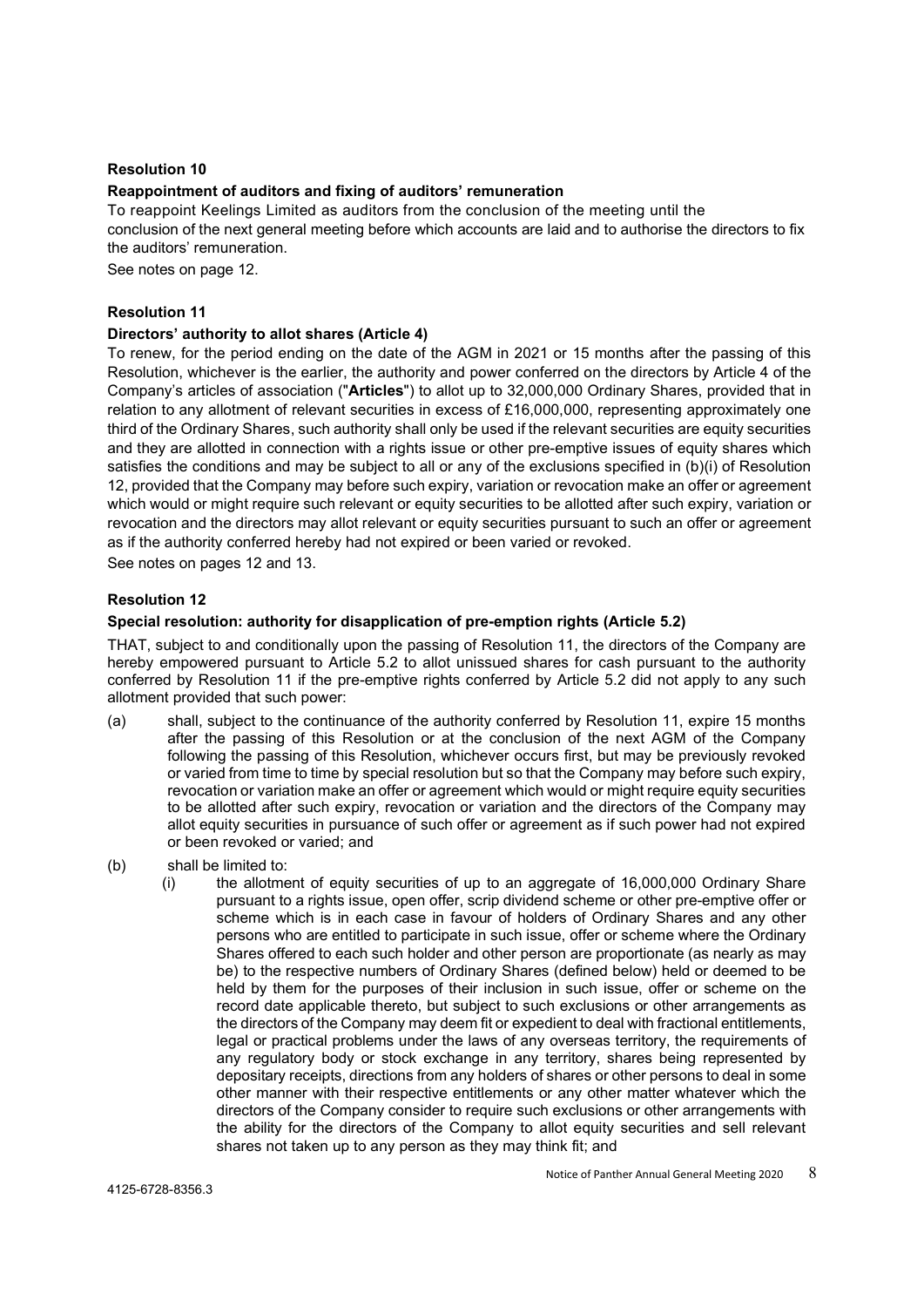(ii) the allotment of up to 9,600,000 Ordinary Shares for cash otherwise than pursuant to sub-paragraph (b)(i).

See notes on page 13.

By order of the Board. Darren Hazelwood Chief Executive Officer 12 May 2020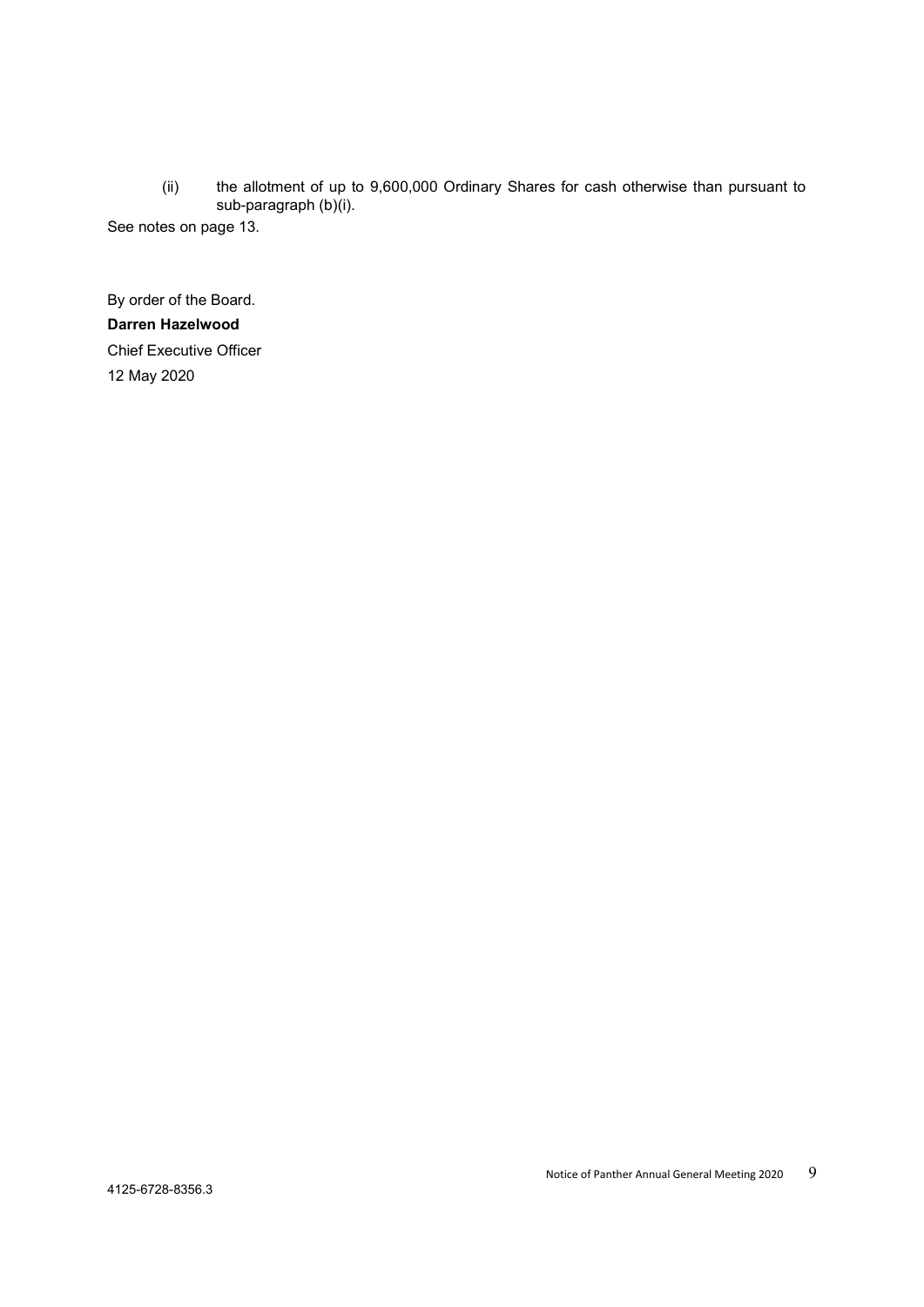# Notes to Resolutions

#### Notes to Resolution 1 Reports and accounts

The Board will present its reports and the accounts for the year ended 31 December 2019, as contained in the Annual Report.

## Notes to Resolution 2 Directors' remuneration report

The directors' remuneration report, which can be found on pages 27 to 31 of the Annual Report gives details of the directors' remuneration for the year ended 31 December 2019. The report includes a statement from the committee chair, the components of the executive directors' remuneration, and the non-executive directors' fees.

The Company's auditors, Keelings Limited, have audited those parts of the directors' remuneration report which are required to be audited and their report may be found in the Annual Report. The Annual Report has been approved by the Board and signed on its behalf by the Chairman of the Remuneration Committee.

The vote on the directors' remuneration report is advisory in nature and therefore not binding on the Company.

## Notes to Resolution 3 Directors' Remuneration Policy

Shareholders are asked to approve the directors' remuneration policy which is set out in full on pages 27 to 29 of the directors' remuneration report. The vote on the directors' remuneration policy is binding in that, once the policy is approved, the Company will not be able to make a remuneration payment to a current or prospective director or a payment for loss of office to a current or past director, unless that payment is consistent with the policy or has been specifically approved by a resolution of the Company's shareholders. If resolution 3 is passed, the directors' remuneration policy will take effect immediately. A remuneration policy will be put to shareholders again no later than the company's AGM in 2023.

## Notes to Resolutions 4-7 Re-election of directors

It is best practice that all Company directors retire and offer themselves for re-election at each AGM. Accordingly, all six of the existing directors will be standing for re-election at the AGM.

# Resolution 4 – reappointment of Mr Darren Hazelwood as a director

Mr Hazelwood retires and offers himself for reappointment.

Darren Hazelwood, Chief Executive Officer (aged 44) has had a business career built around sound financial planning, execution, delivery and value creation. An entrepreneur and investor who has over 15 years' experience managing and directing teams focused on delivering value within organisations, always with a keen focus on cost controls and great financial management insuring delivery of value. Darren's recognition of the value created by using and expanding his network, combined with a strong focus on delivery, has enabled him to deliver on an enviable track record of business growth. Darren became Chief Executive Office of Panther Metals in January 2019 and the business has since completed acquisitions in Australia and Canada as it builds its position in the exploration sector. During the period the business reported a considerable reduction in its reported loses while trebling its asset base. His pathway to success has been gained using astute controls and due diligence while managing fast growth and success. Hazelwood Glass Ltd, a start-up, headed by Darren, has recorded year on year growth, and only posting a negative return in its first year.

# Resolution 5 – reappointment of Mr Mitchell Smith as a director

Mr Smith retires and offers himself for reappointment.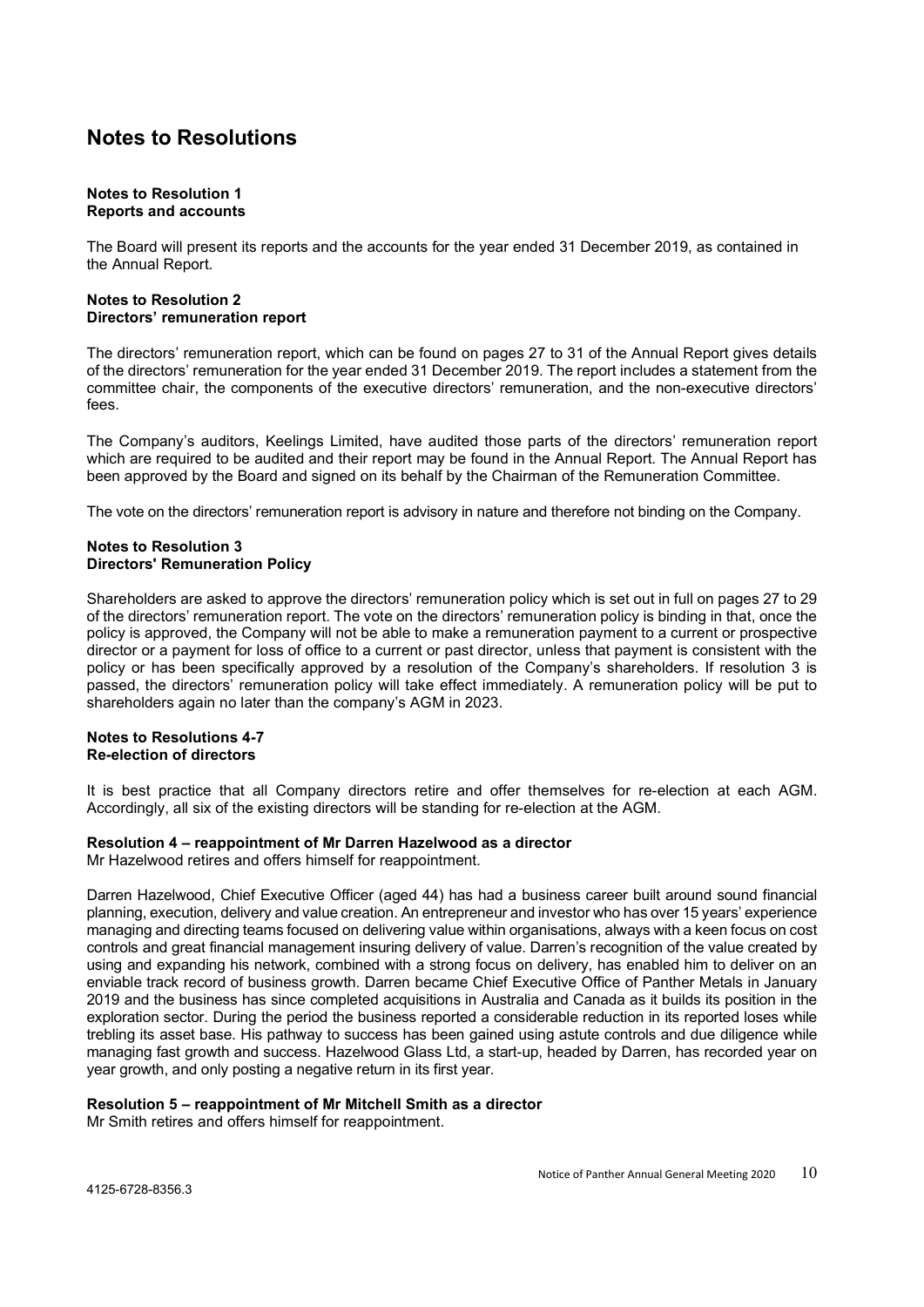Mitchell Smith, Chief Operating Officer (aged 42) Prior to being appointed COO and Director of Panther Metals plc, Mitchell held increasingly senior capital market positions through his involvement with various mining groups including Global Cobalt Corp, International Barytex Resources and Petaquillla Copper Ltd. Mitchell is an accomplished executive and business development professional with deep experience and proven success developing and executing on corporate strategies, marketing relationships and maximising business opportunities for long term engagement and strategic relationships. Given his strong tenure in the industry, he has a profound understanding of the natural resources sector, capital markets and current market trends and has been successful in building companies in bull and bear market conditions. Mitchell was an early adopter and thought leader in the battery space recognising the proliferation and mainstream appetite for handheld smart devices, mobile phones and electrification of vehicles and understood the importance and critical role the metals associated with the market play. He has negotiated and structured off-take agreements for cobalt material and built relationships with downstream and intermediary battery manufacturers and facilitated commerce by arranging joint ventures, marketing and engineering and procurement construction contracts. Mitchell maintains a high personal visibility within the business community and ensures that effective communication and appropriate relationships are maintained within associated company's shareholders and other stakeholders. Within organisations, Mitchell is involved with, he has fostered a 58 culture of clear direct communication and provides strong and effective leadership establishing and maintaining an effective means of control and coordination for all business operations and activities. Mitchell is also a director of TSXV listed Global Energy Metals Corporation (GEMC) and Sceptre Ventures Inc. (SVP).

#### Resolution 6 – reappointment of Dr Kerim Sener as a director

Dr Sener retires and offers himself for reappointment.

Kerim Sener, Non-Executive Chairman (aged 43) Kerim graduated from the University of Southampton with a first-class BSc (Hons) degree in Geology in 1997 and from the Roval School of Mines. Imperial College, with an MSc in Mineral Exploration in 1998. After working in gold exploration and mining in Zimbabwe, he completed a PhD at the University of Western Australia in 2004 and worked on a variety of projects in Western Australia and the Northern Territory. Since then he has been responsible for the discovery of over 3.8 Moz of gold in eastern Europe. In particular he has been instrumental in the development of an active gold mine in Turkey with Ariana Resources plc. Kerim has a keen interest in the interface between industry and development of new technologies and exploration models to enhance exploration success. Kerim is a director of a number of companies including Ariana Resources plc, the AIM quoted exploration and development company and Matrix Exploration Pty. Ltd., a mineral exploration consultancy. He is also an Adjunct Research Associate at the Centre for Exploration Targeting, University of Western Australia. He has previously been a non-executive Director at one ASX and two TSX(-V) listed gold exploration companies. Kerim is a Fellow of The Geological Society of London, Member of The Institute of Materials, Minerals and Mining, a Member of the Society of Economic Geologists and a Member of the Chamber of Geological Engineers in Turkey.

## Resolution 7 – reappointment of Mr Simon Rothschild as a director

Mr Rothschild retires and offers himself for reappointment.

Simon Rothschild, Non-Executive Director (aged 61) Simon studied at the University of St Andrews. He has been internationally active for over thirty years in financial public relations and financial investor relations. He started his career in the City of London's financial sector in 1982 at Dewe Rogerson Ltd and more recently was a Principal of Bankside Consultants, where he specialized in supporting natural resources companies. In 2014 he set up Capital Market Consultants Limited, a financial public relations consultancy. In addition to being a nonexecutive director of Panther Metals, he is also a NED of Quartz Investment Management Company Limited, a Technology Accelerator Fund, Rothschild Diamonds Limited, a private diamond broking company. He has previously served on the boards of Stonedragon Limited, a company set up to establish a digital distribution network in West Africa and Five Star diamonds, a TSX-V listed mining company with assets in Brazil.

# Resolution 8 – reappointment of Mr Nicholas O'Reilly as a director

Mr O'Reilly retires and offers himself for reappointment.

Nick O'Reilly, Non-Executive Director (aged 44) Nicholas is an experienced exploration geologist and consultant having worked for over 14 years on mining and exploration projects in Africa, North and South America, the Russian Federation, Asia and Australia. He specialises in the design and implementation of exploration and resource projects from grassroots to pre-feasibility in all terrains and environments, mobilising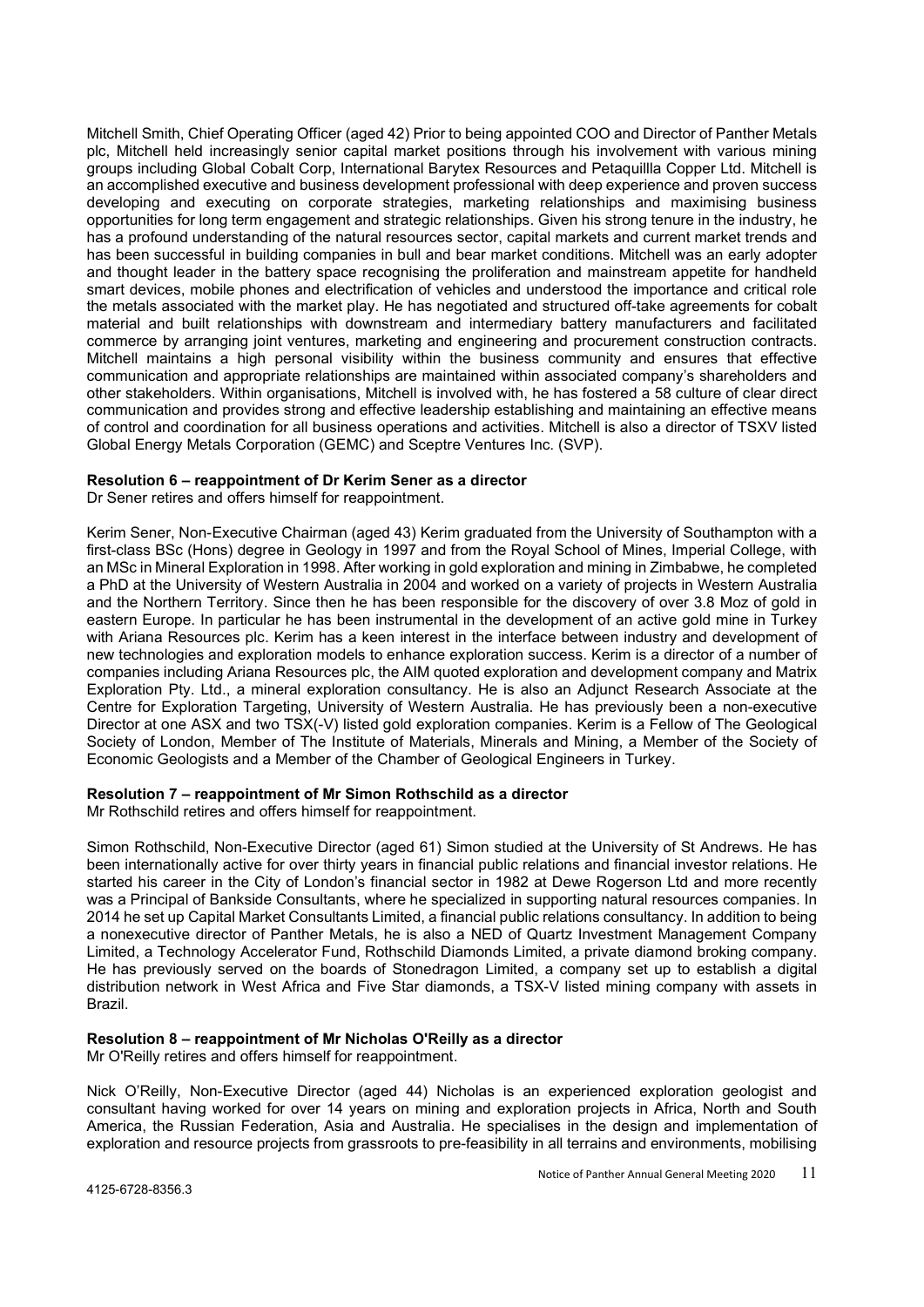multidisciplinary field teams and managing major programmes. Nicholas holds a Master's degree in Mineral Project Appraisal from the Royal School of Mines, Imperial College and a bachelor's degree in Applied Geology from the University of Leicester. Nicholas has previous experience as a non-executive on the board of an AIM listed mining sector investment vehicle and is currently a director of a number of private companies including Mining Analyst Consulting Ltd and Treasure Island Resources Ltd. He is currently the Co-Chairman & Treasurer of the Association of Mining Analysts (AMA), a non-profit London City based organisation representing the broad mining investment community. Nicholas is also a Member of the Australasian Institute of Mining and Metallurgy, a Member of the Society of Economic Geologists and a Fellow of The Geological Society of London.

#### Resolution 9 – reappointment of Ms Kate Asling as a director

Ms Aisling retires and offers herself for reappointment.

Kate Asling, Non-Executive Director (aged 40) Kate studied History at University before setting her sights on a career in Finance. Kate began her career at PKF Littlejohn (formerly Littlejohn Frazer) in 2001 as an auditor of SMEs and obtained her accountancy qualification in 2005 becoming a member of the Association of Chartered Certified Accountants. In 2006 Kate transitioned from the audit team into Corporate Finance team and spent a further two years working on AIM IPOs and due diligence transactions before leaving to join RSM's (formerly Baker Tilly) London Transaction Services Team in January 2008. Kate worked on over 30 transactions as reporting accountant or due diligence provider across a number of different sectors including natural resources. Kate worked on the AIM IPO of Greenvale AP, Mountfield Building Group Plc, Bilby Plc, African Resources PLC and Fox Marble Plc. Kate was also part of the buy side advisory team in the sale of HMV to Waterstone's. In 2017 Kate incorporated her own consultancy business and currently provides accounting, financial modelling and consultancy services across a broad range of sectors including food manufacturing, retail and natural resources.

## Notes to Resolution 10

Reappointment of auditor and fixing of auditors' remuneration

At each general meeting at which the accounts are laid before the members, the Company is required to appoint an auditor to serve until the next such meeting. It is proposed that Keelings Limited be reappointed as the Company's auditor.

## Notes to Resolutions 11 and 12

Directors' authority to allot shares

Resolutions 11 and 12 seek limited authority from Shareholders for the Company to allot shares, and limited authority to allot shares in particular circumstances without first offering them to existing Shareholders. They enable the Company to raise capital quickly and easily when needed, and permit it to allot shares as consideration in a transaction.

It has been Panther's approach to seek authority to allot shares at its AGM in order to allow as much flexibility as possible in the interests of the Company and its Shareholders as a whole.

## Authority to allot – Resolution 11

The Investment Association share capital management guidelines (the "IA Guidelines") confirm that an authority to allot up to two-thirds of the existing issued share capital continues to be regarded as routine.

The directors of the Company are seeking authority to allot shares of up to 32,000,000. This amount is equal to approximately 66.6% (i.e. two-thirds) of the Company's issued share capital of Ordinary Shares. In accordance with the IA Guidelines, one half of this amount, that is 33.3% (i.e. one-third) of the Company's issued ordinary share capital, (excluding treasury shares), can only be used if the relevant securities are equity securities and are offered in connection with a rights issue or other pre-emptive issues of equity shares which satisfies the conditions and may be subject to all or any of the exclusions specified in (b)(i) of Resolution 11.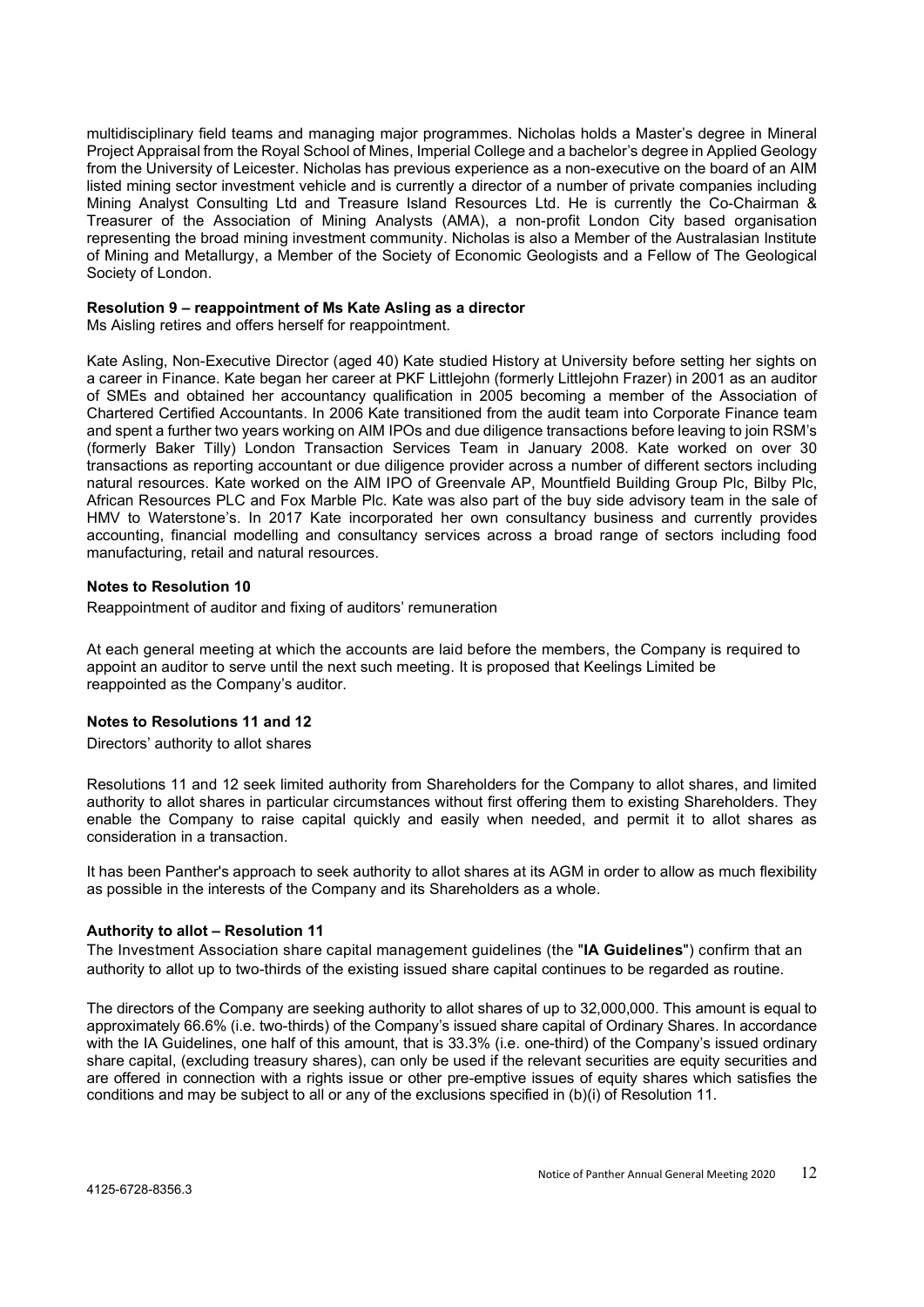For information, as at 6 April 2020, the Company held no treasury shares. The authority conferred pursuant to Resolution 11 will expire on the date of the AGM in 2021 or 15 months after the passing of Resolution 11 at the AGM, whichever is the earlier.

The directors have no current intention of issuing shares other than in relation to the Company's employee share schemes.

## Disapplication of pre-emption rights – Resolution 12

The Company's articles of association contains pre-emption rights that require all equity shares which it is proposed to allot for cash to be offered to existing Shareholders in proportion to existing shareholdings, unless a special resolution is passed to disapply such rights. Such rights do not apply to an issue otherwise than for cash, such as an issue in consideration of an acquisition. Subject to the passing of Resolution 11 and as noted therein, the proposed Resolution provides for the dis-application of statutory pre-emption rights for allotments of equity securities for cash, but limits this authority to the allotment of equity securities up to an aggregate 16,000,000 Ordinary Shares (representing approximately one third of the Company's share capital), provided that all allotments must be in the form of rights issues, open offers or other pre-emptive issues.

Further, the directors believe that the statutory requirements are too restrictive and, it is proposed that, subject to the passing of Resolution 11, the directors should be able to allot shares for cash otherwise than pursuant to rights issues, open offers or other pre-emptive issues etc. amounting to no more than 9,6000,000 Ordinary Shares representing approximately 20 per cent. of the Company's share capital. The broadening of the proposed Resolution to include pre-emptive issues other than rights issues is a departure from the strict wording of the IA Guidelines which is limited to rights issues, which the directors regard as too restrictive. The above departures in Resolutions 11 and 12 from the strict wording of the IA Guidelines should not be taken to indicate that they are being disregarded, but rather that the proposed Resolutions are designed to provide greater flexibility for the directors to determine the form of any future pre-emptive issues in the light of market conditions and practice, at the time such an issue may be proposed.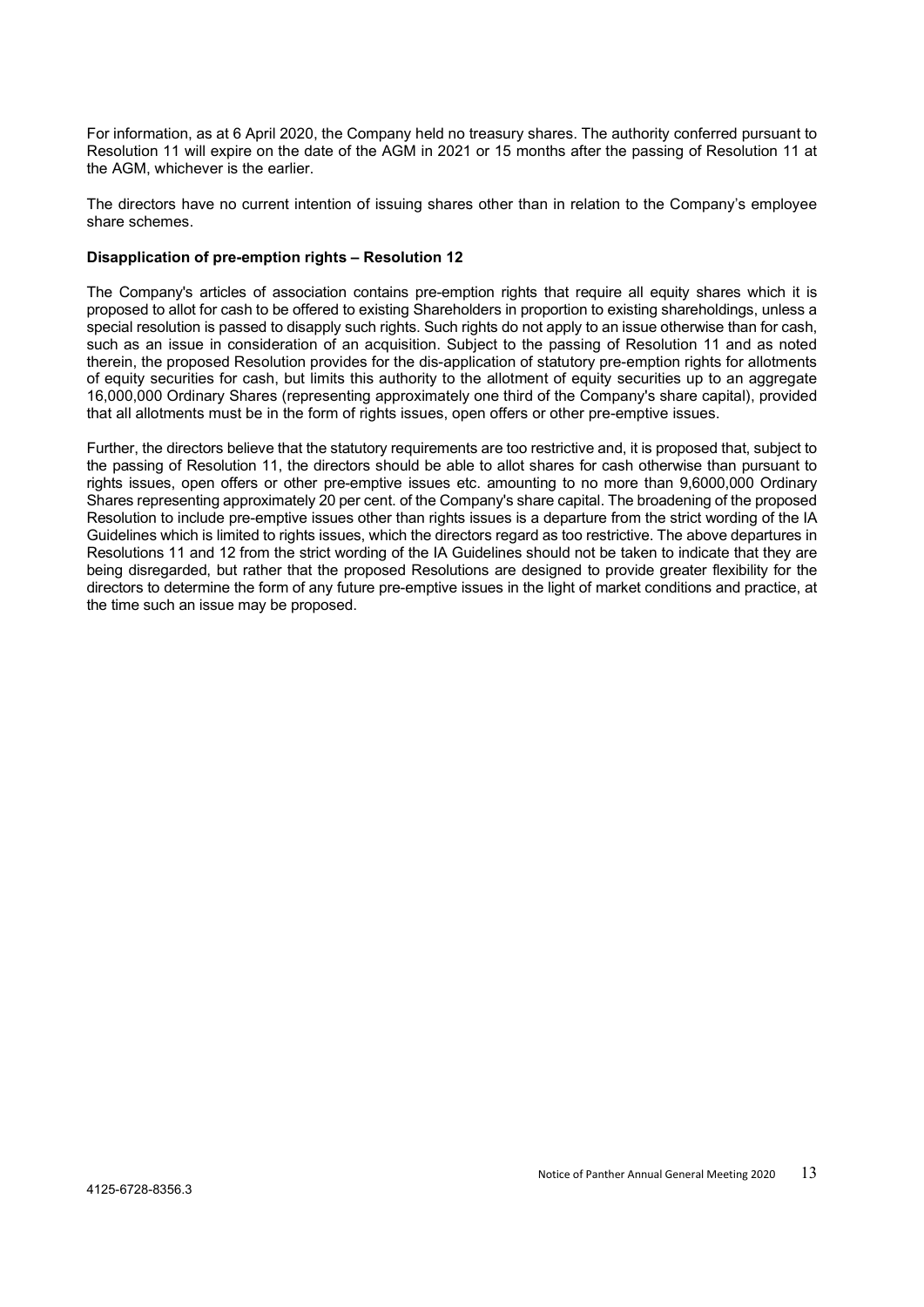# Shareholder notes Voting

#### When is my voting entitlement fixed?

To attend, speak and vote at the meeting you must be a registered holder of shares at close of business on 2 June 2020. Your voting entitlement will depend on the number of shares you hold at that time.

#### I can't attend the remote meeting but want to vote – what can I do?

If you are a registered holder and cannot attend, you can appoint the chairman or any other person to attend, speak and vote on your behalf. This person is called your proxy. Your proxy does not have to be a Shareholder.

You can instruct your proxy how to vote. Where no specific instruction is given, your proxy may vote at his or her discretion or refrain from voting, as he or she sees fit.

You can appoint more than one proxy in relation to different shares within your holding.

You can appoint a proxy and submit voting instructions:

- Via CREST (see note opposite).
- By completing and returning the paper proxy card if one has been sent to you. Please read the instructions carefully to ensure you have completed and signed the card correctly. Any alterations must be initialed.

Proxies not properly notified to the Registrar may be denied access to the meeting.

If you own shares jointly, any one Shareholder may sign the proxy card. If more than one joint holder submits a card, the instruction given by the first listed on the Shareholder register will prevail.

In the light of the Coronavirus pandemic, shareholders are encouraged to vote by proxy. The AGM will commence at 9:00 a.m. on 4 June 2020. In order to safeguard the health of shareholders, the AGM will be an exclusively electronic meeting and will be conducted in accordance with the provisions for electronic meetings set out in the Company's articles of association.

#### By when do I have to submit my vote?

Proxy appointments and voting instructions, including any amendments, must be received by the Registrar by 9:00 a.m. on 2 June 2020.

If you miss this deadline and wish to submit a new vote or amend an existing vote, you can only do so by attending the meeting in person and voting.

#### I already voted but have changed my mind – can I change my vote?

You can submit a new instruction online at any time before the time and date above. If you wish to amend a paper instruction you must do so in writing and sign your new instruction.

The voting instruction received last will be the one that is followed. If a postal instruction and an online instruction are received on the same day, the online instruction will be followed.

#### I hold shares on behalf of several others – can I vote part of the holding separately?

You can appoint more than one proxy using the paper proxy form provided it is in relation to different shares.

Corporate Shareholders may either appoint one or more proxies, or alternatively appoint one or more corporate representatives in relation to different shares, using the paper proxy form or via **CREST** 

Multiple proxies and corporate representatives may all attend and speak at the meeting and may vote the shares that their respective appointments represent in different ways.

#### I am a CREST member – can I use the CREST system to vote?

CREST members who wish to appoint a proxy or proxies through the CREST electronic proxy appointment service may do so for the AGM and any adjournment by using the procedures described in the CREST manual (www.euroclear.com/crest). CREST personal members or other CREST-sponsored members and those CREST members who have appointed a voting service provider should refer to their CREST sponsor or voting service provider, who will be able to take the appropriate action on their behalf.

In order for a proxy appointment or instruction made using the CREST service to be valid, the appropriate CREST message (a CREST proxy instruction) must be properly authenticated in accordance with Euroclear's specifications and must contain the information required for such instructions, as described in the CREST manual. All messages relating to the appointment of a proxy or an instruction to a previously appointed proxy must be transmitted so as to be received by the Registrar (ID 3RA50) by 9:00 a.m. on 2 June 2020. It is the responsibility of the CREST member concerned to take such action as shall be necessary to ensure that a message is transmitted by means of the CREST system by any particular time. In this connection, CREST members and, where applicable, their CREST sponsors or voting service providers, are referred, in particular, to those sections of the CREST manual concerning practical limitations of the CREST system and timings. The Company may treat a CREST proxy instruction as invalid in the circumstances set out in Regulation 35(5)(a) of the Uncertificated Securities Regulations 2001.

#### I have a power of attorney from a Shareholder – how can I vote?

You can vote using the paper proxy card only. You must ensure that the power of attorney and the proxy card have been deposited with the Registrar by 9:00 a.m. on 2 June 2020.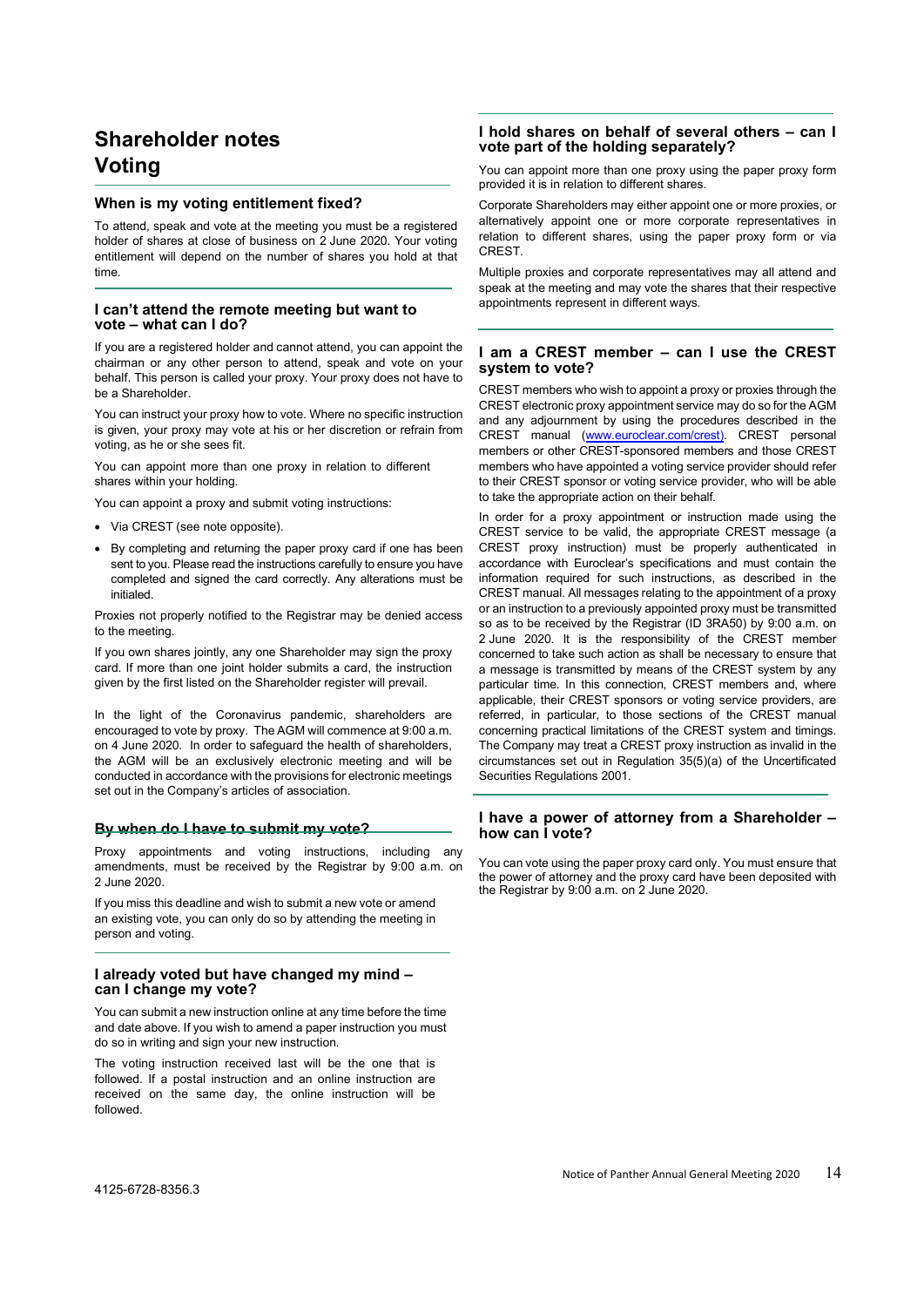# The meeting

#### Where and when will the meeting be held?

The meeting will be held exclusively as an electronic meeting on 4] June 2020.

The meeting will start at 9:00 a.m. so please allow plenty of time to log into the meeting. The meeting will be available for login at 9:30 a.m.

#### Is the meeting at the same location as last year?

The meeting will be held as a remote meeting only, in accordance with the Isle of Man Companies Act 2006 and the Company's Articles of Association in order to safeguard the health and safety of shareholders in light of the Coronavirus pandemic.

#### I want to participate in the meeting but cannot attend – what can I do?

You can vote your shares by appointing a proxy – see notes on page 14. Any voting instructions you have validly given in advance will be counted at the meeting.

#### What documents do I need?

To log into the remote meeting, you need to type or paste the following web address into your web browser:

https://mmitc.webex.com/mmitc/onstage/g.php?MTID=e7bef1c3ae bc9564c1b0d55a102464e9e

You will be asked to enter a password to gain access to the meeting. This can be found on the bottom section of your proxy form.

#### I hold shares through a broker or nominee, how can I attend?

You will need to ask your broker or nominee to appoint you as either a proxy or as a corporate representative. If they appoint you as a proxy, the appointment must be notified to the Registrar by the appropriate deadline (see notes on page 14). If they appoint you as a corporate representative, they will need to write a letter to us setting out the details of the appointment and of your shareholding, and you will need to provide this letter to the Registrars in advance of the AGM. If you do not have such a letter, or the Registrar has not been notified of your appointment as a proxy, you will be denied entry to the meeting.

Please note that proxies and corporate representatives may not invite guests to the meeting.

#### May I bring a guest?

The AGM is a private meeting of Shareholders and their representatives. Guests are not entitled to attend the meeting as of right, but they may be permitted entry at the absolute discretion of the Company at all times. You must contact us in advance if you would like a guest to have access to the AGM: info@panthermetals.co.uk

Proxies, corporate representatives and employee share plan participants may not bring guests to the meeting.

#### May I ask a question at the meeting?

The chairman will announce when you will have an opportunity to ask questions. If you wish to ask a question, please use the electronic "raise your hand" facility or type your question into the Q&A box in the meeting. You will be kept on mute by the meeting host unless and until you are invited to speak.

Please endeavour to keep your questions short.

#### How can I vote at the meeting?

As shareholders exit the remote meeting, they will have the option to submit an electronic poll card to record their vote. If you (a) have already submitted a proxy instruction and do not wish to change your vote, or (b) do not wish to vote, you can click on the button to skip this step.

The voting facility will close 30 minutes after the meeting ends.

#### How are the votes counted?

Voting on all Resolutions is by a poll. In a Company such as ours, we think poll voting is the fairest approach. There will be no voting on the Resolutions by a show of hands.

We have included a 'vote withheld' option on our proxy and poll cards. A vote withheld is not a vote in law and will not be counted in calculation of the proportion of votes 'for' or 'against' a Resolution.

#### How can I find out the result of the vote?

It is expected that the total of the votes cast by Shareholders 'for' or 'against' or 'withheld' on each Resolution will be published on www.panthermetals.co.uk as soon as practicable after the cease of the Annual General Meeting.

# A copy of this notice and other information required by law can be found at www.panthermetals.co.uk

# All voting at the AGM will be held on a poll.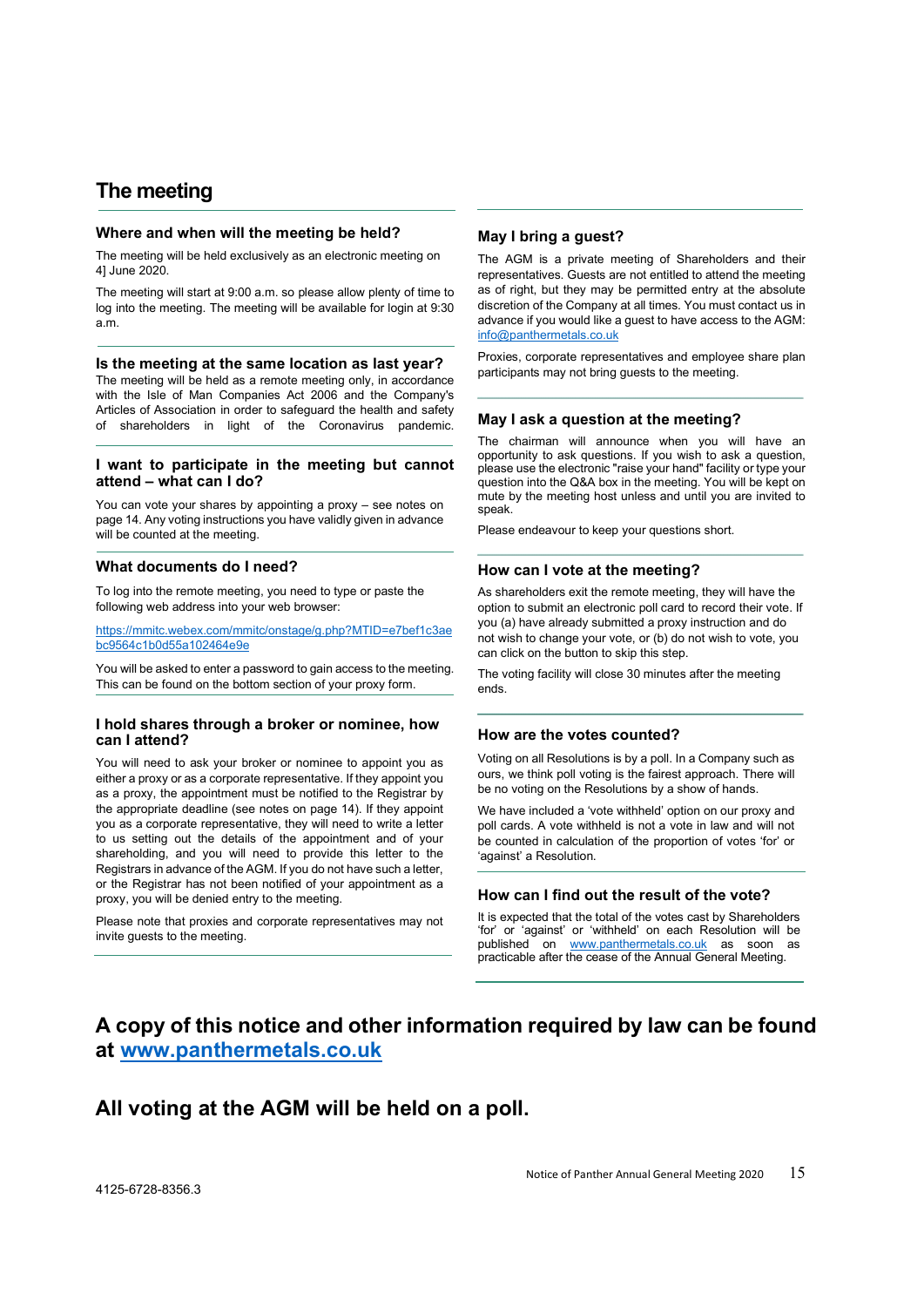#### Information rights

There are a number of rights that may now be available to indirect investors of Rockrose, including the right to be nominated by the registered holder to receive general Shareholder communications direct from the Company.

The rights of indirect investors who have been nominated to receive communications from the Company ("nominated persons") do not include the right to appoint a proxy. However, nominated persons may have a right under an agreement with the registered Shareholder who holds the shares on their behalf to be appointed (or to have someone else appointed) as a proxy. Alternatively, if nominated persons do not have such a right or do not wish to exercise it, they may have a right under such an agreement to give instructions to the person holding the shares as to the exercise of voting rights.

If you have been so nominated to receive general Shareholder communications direct from Rockrose, it is important to remember that your main contact in terms of your investment remains with the registered Shareholder or custodian or broker, or whoever administers the investment on your behalf. You should also deal with them in relation to any rights that you may have under agreements with them to be appointed as a proxy and to attend, participate in, and vote at the meeting, as described above.

Any changes or queries relating to your personal details and holding (including any administration thereof) must continue to be directed to your existing contact at your investment manager or custodian. The Company cannot guarantee dealing with matters that are directed to us in error. The only exception to this is where Panther is exercising one of its powers under the 2006 Act and writes to you directly for a response.

#### Statements related to the audit

Members satisfying the thresholds in the IoM Act can require the Company to publish a statement on its website setting out any matter relating to;

- a. the audit of the Company's accounts (including the auditor's report and the conduct of the audit) that are to be laid before the meeting;
- b. any circumstances connected with an auditor of the Company ceasing to hold office since the last AGM, that the members propose to raise at the meeting.

The Company cannot require the members requesting the publication to pay its expenses in connection with the publication. The Company must forward a copy of the statement to the auditors when it publishes the statement on the website. The business which may be dealt with at the meeting includes any such statement that the Company has been required to publish on its website.

#### Shareholder requisition rights

Members satisfying the thresholds can require the Company:

- a. to give, to members of the Company entitled to receive notice of the AGM, notice of a resolution which may properly be moved, and which those members intend to move, at the meeting; and
- b. to include in the business to be dealt with at the meeting any matter (other than a proposed resolution) which may properly be included in the business at the meeting, provided in each case that the requirements of those sections are met and provided that the request is received by the Company not later than six clear weeks before the meeting or if later the time at which notice is given of the meeting.

#### Total voting rights and share capital

As at 12 May 2020 (the latest practicable date before the publication of this notice), the issued share capital of Panther Metals plc comprised 48,729,968 Ordinary Shares (excluding treasury shares) of no par value, each with one vote.

The total number of voting rights in Panther Metals plc is 48,729.968.

Updates to this number are released via the Regulatory News Service on the last day of each month and can be viewed online at www.panthermetals.co.uk.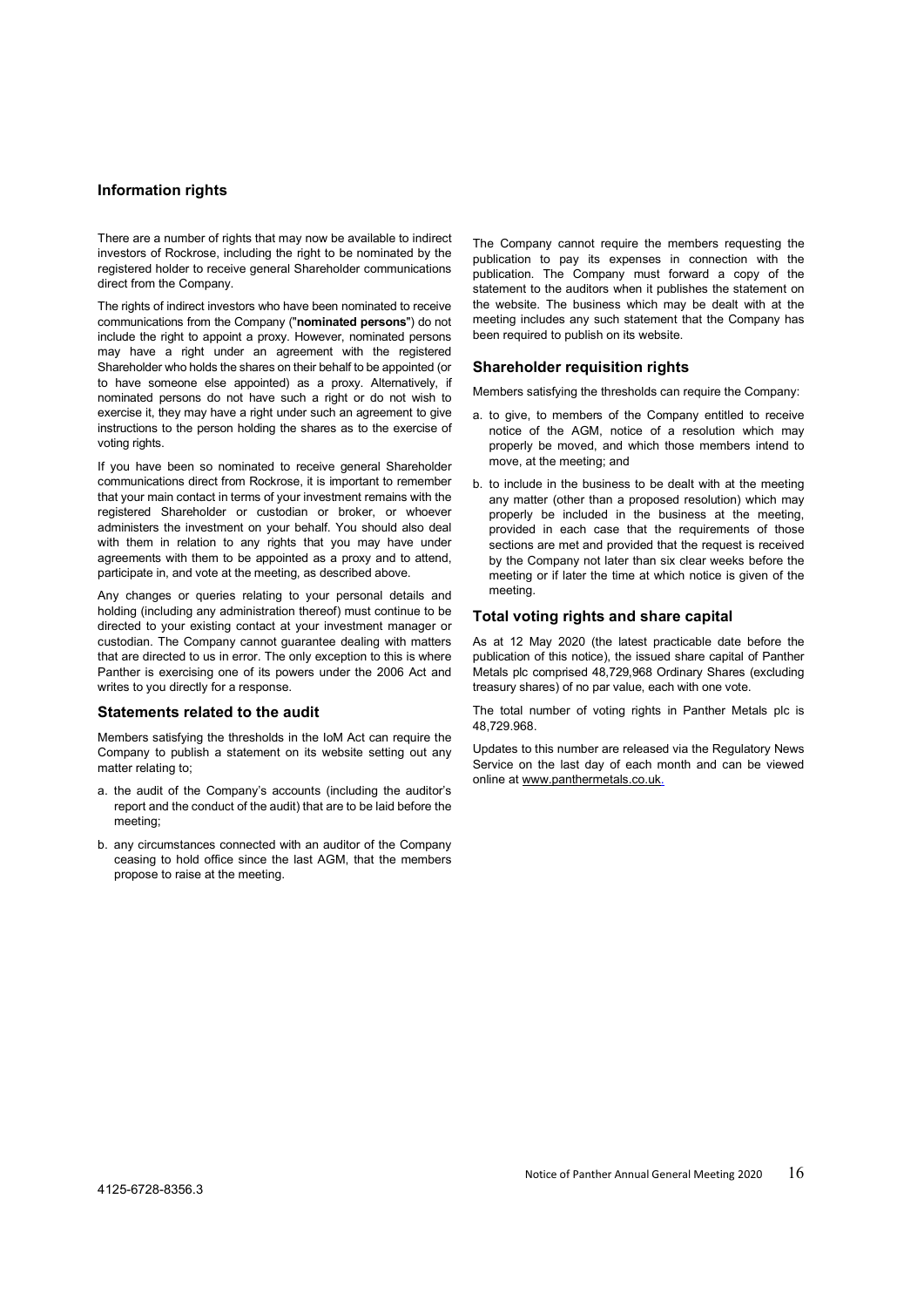# Contact details

Panther Metals plc 31-37 North Quay Douglas Isle of Man IM1 4LB Tel: +44 (0)1462 429 743 www.panthermetals.co.uk

Orrick, Herrington & Sutcliffe (UK) LLP 107 Cheapside London EC2V 6DN

The Registrar Computershare Investor Services PLC The Pavillions Bridgewater Road Bristol BS99 6ZY

If you are an ordinary Shareholder, please contact Computershare Investor Services PLC at www.computershare.com/je if you would like to change your election on how you receive Shareholder documents in the future.